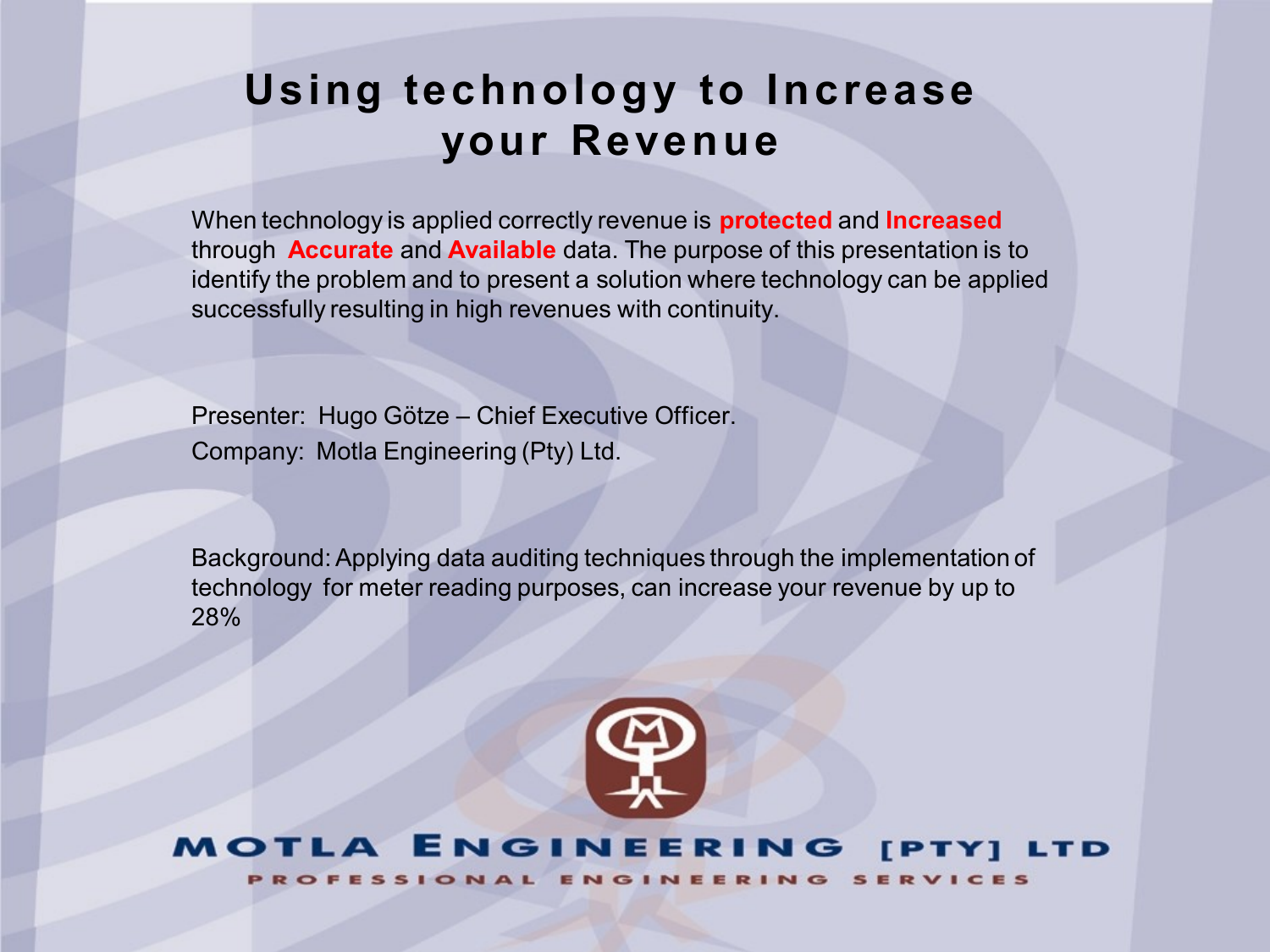# **Identifying the problem**

# Corrupt data

- Ownership of the data
- No communication structure between Municipality departments.
- Processes inadequately defined.
- No centralised management.
- Single point of accountability does not exist.
- No proper integration of municipal systems and databases
- Financial work around.
- Lack of training to address the problem.



#### NGINEE ЕT TD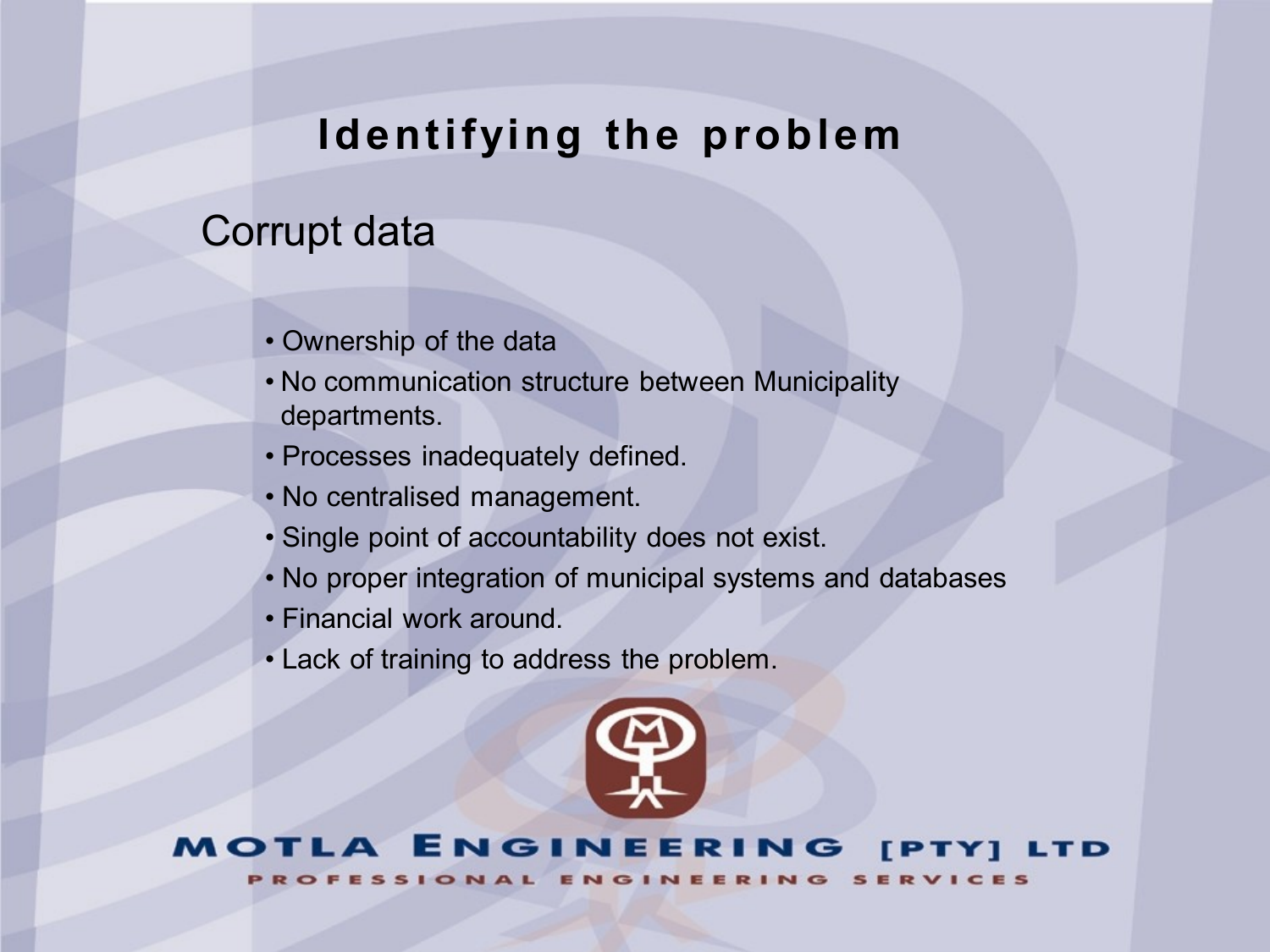# **Consequences**

- Bulk Provision cannot be reconciled with consumption.
- Monthly billing far less than actual consumption.
- Inadequate budget to address the problem.
- Data integrity loss like cancer just grows.
- Inadequate budget for service delivery.
- Perception of bad service public.



#### ENGINEERING **IPTYI** LTD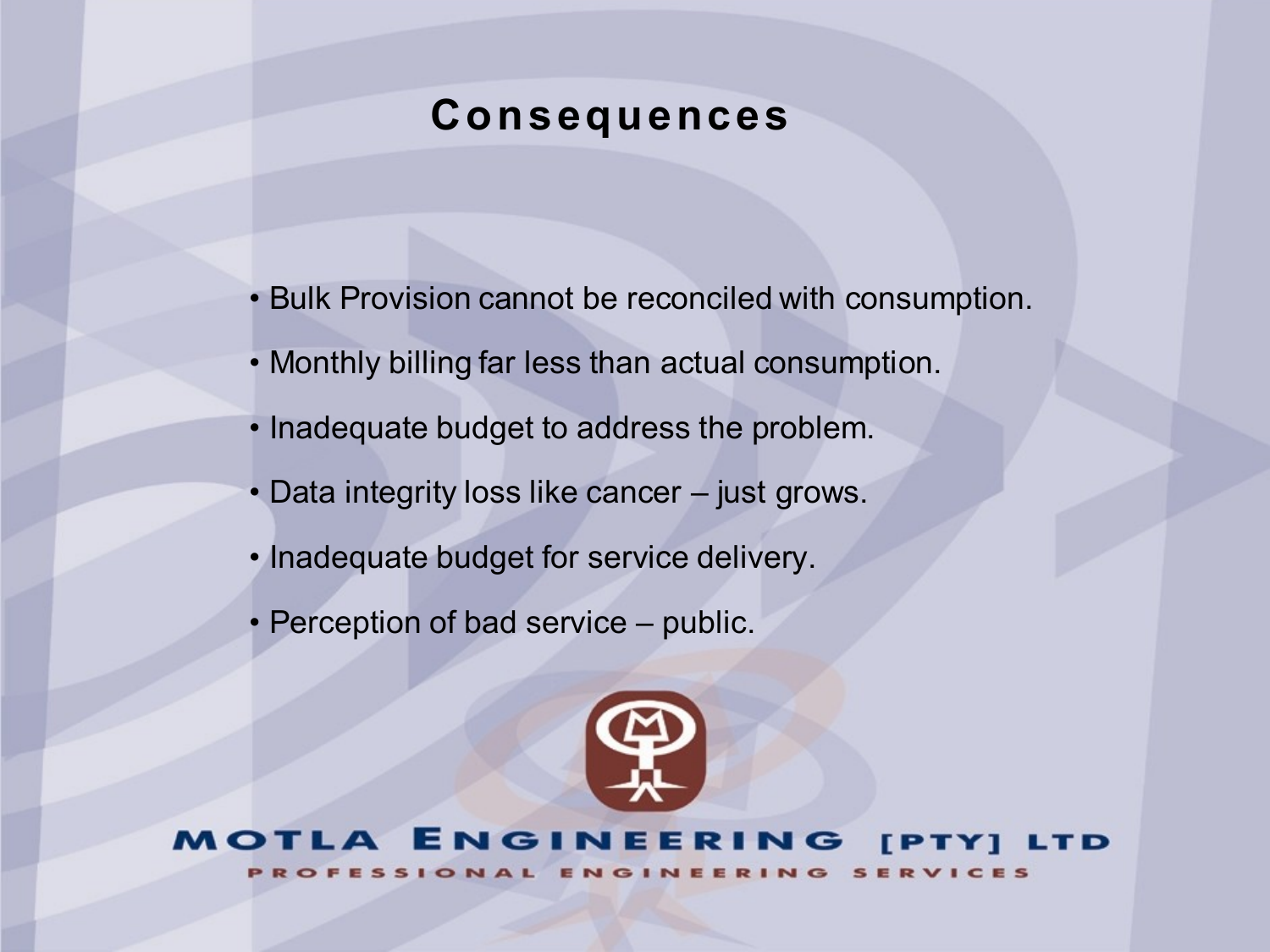

# MOTLA ENGINEERING [PTY] LTD

PROFESSIONAL ENGINEERING SERVICES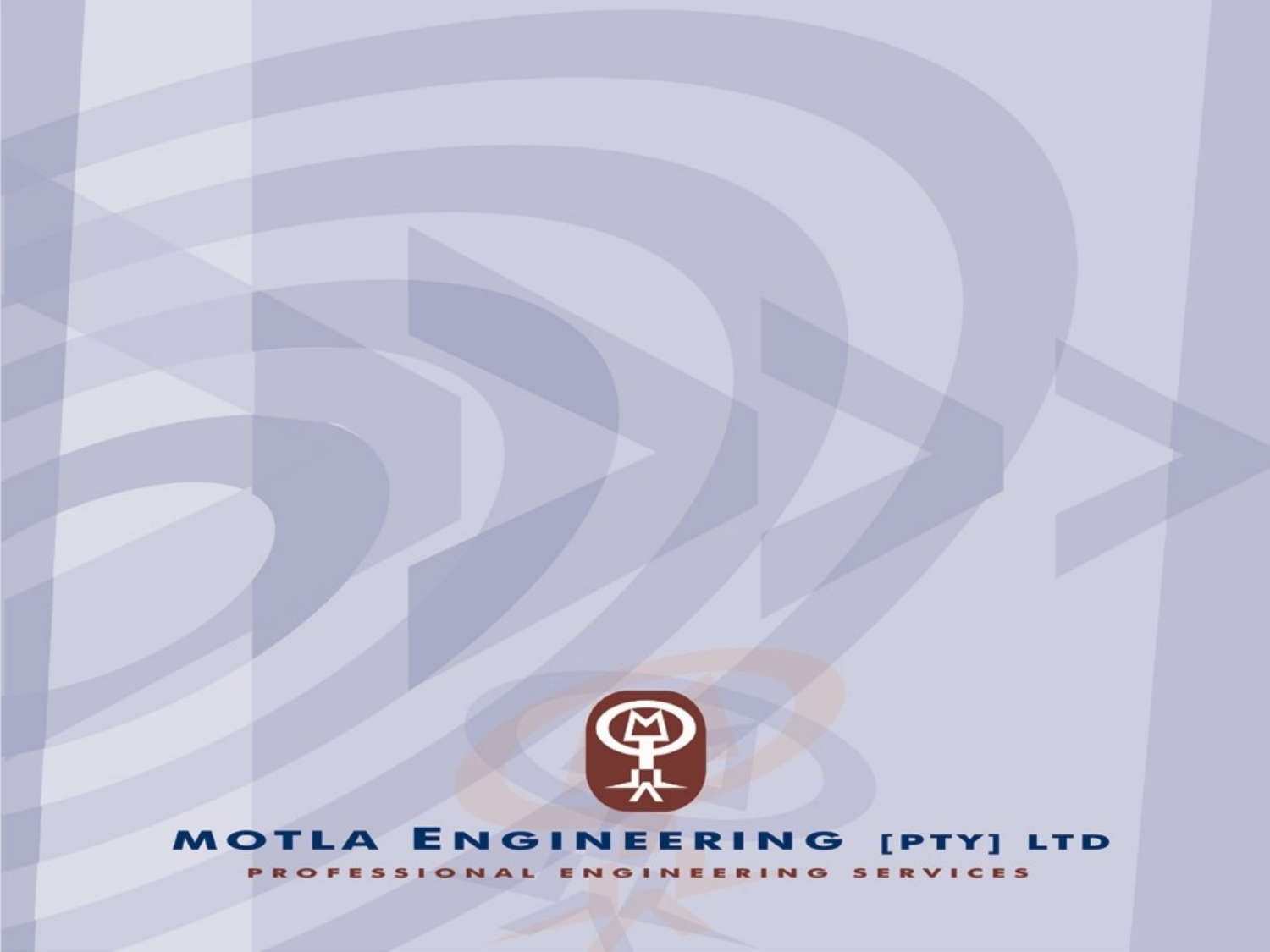## **Electricity Meter Problems**





#### **MOTLA ENGINEERING** [PTY] LTD ONAL ENGINEERING **SERVICES ROF** s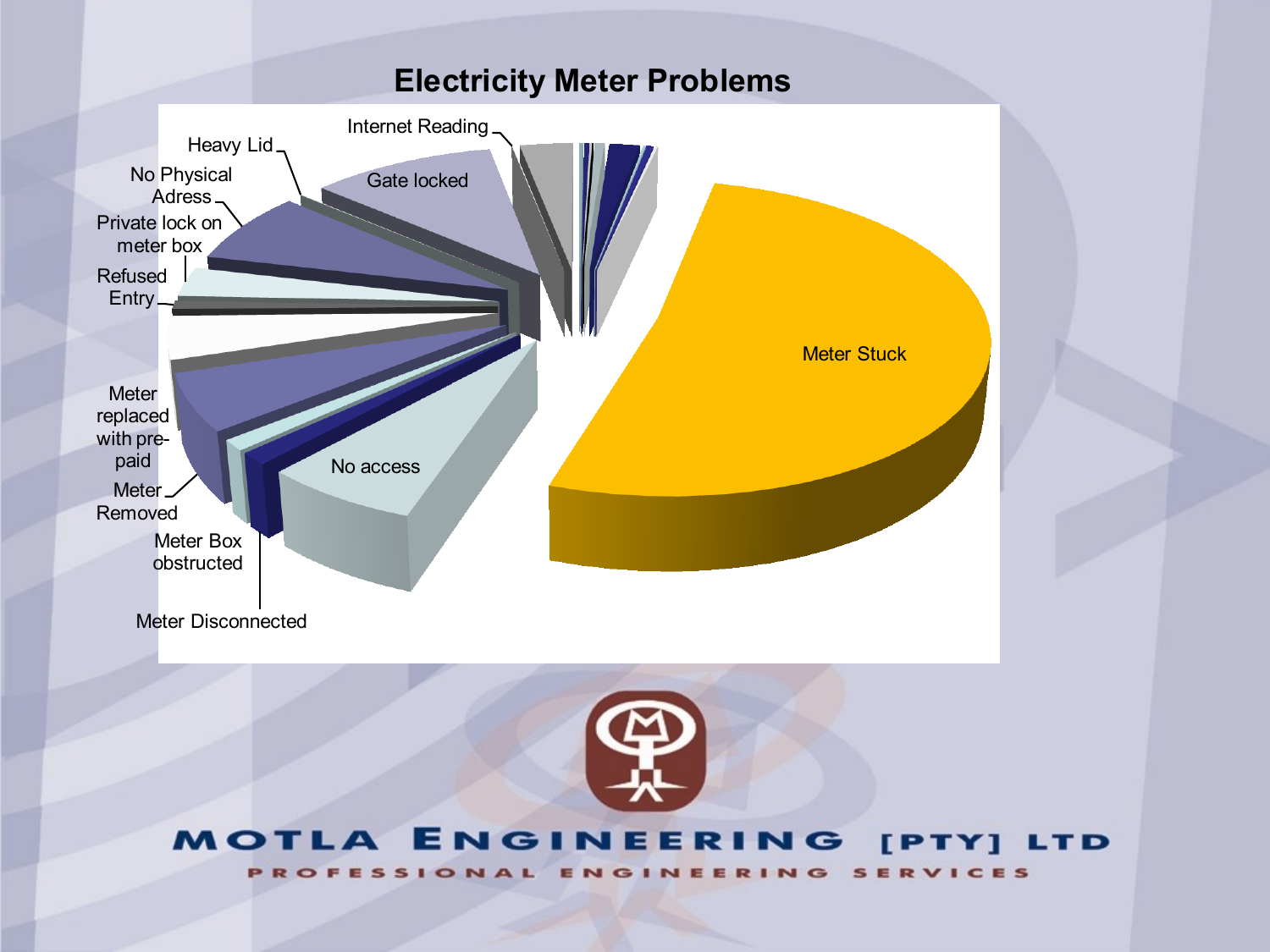## **Problems Preventing Readings To Be Taken**





#### MOTLA ENGINEERING [PTY] LTD

ENGINEERING **SERVICES PROFESSIONAL**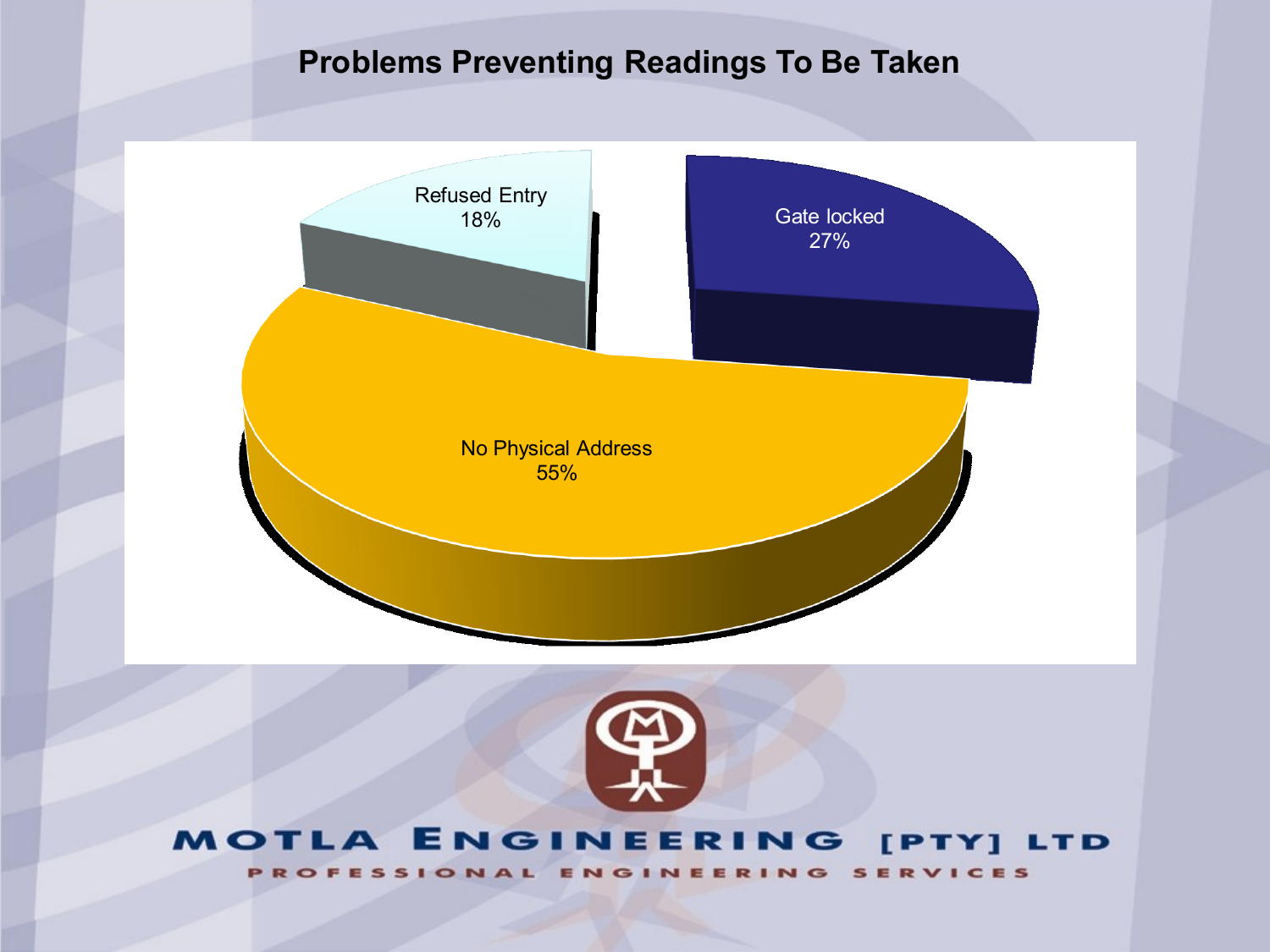## **Real life example**

Average actual figures from 4 municipality finance databases with 50,000 registered meters:

5.23% = 2615 – Incorrect or incomplete information on database. 3.44% = 1724 - Meters replaced but not updated on database. 9.17% = 4589 - Interim consumption or interim readings used. 5.58% = 2790 - Meter stuck or disconnected. 1.76% = 880 - New meters not registered in finance database.

**This equates to a yearly loss of more than R50 million.** 

More than 25% of the data was manipulated and is inaccurate



**ENGINEERING IPTY1** LTD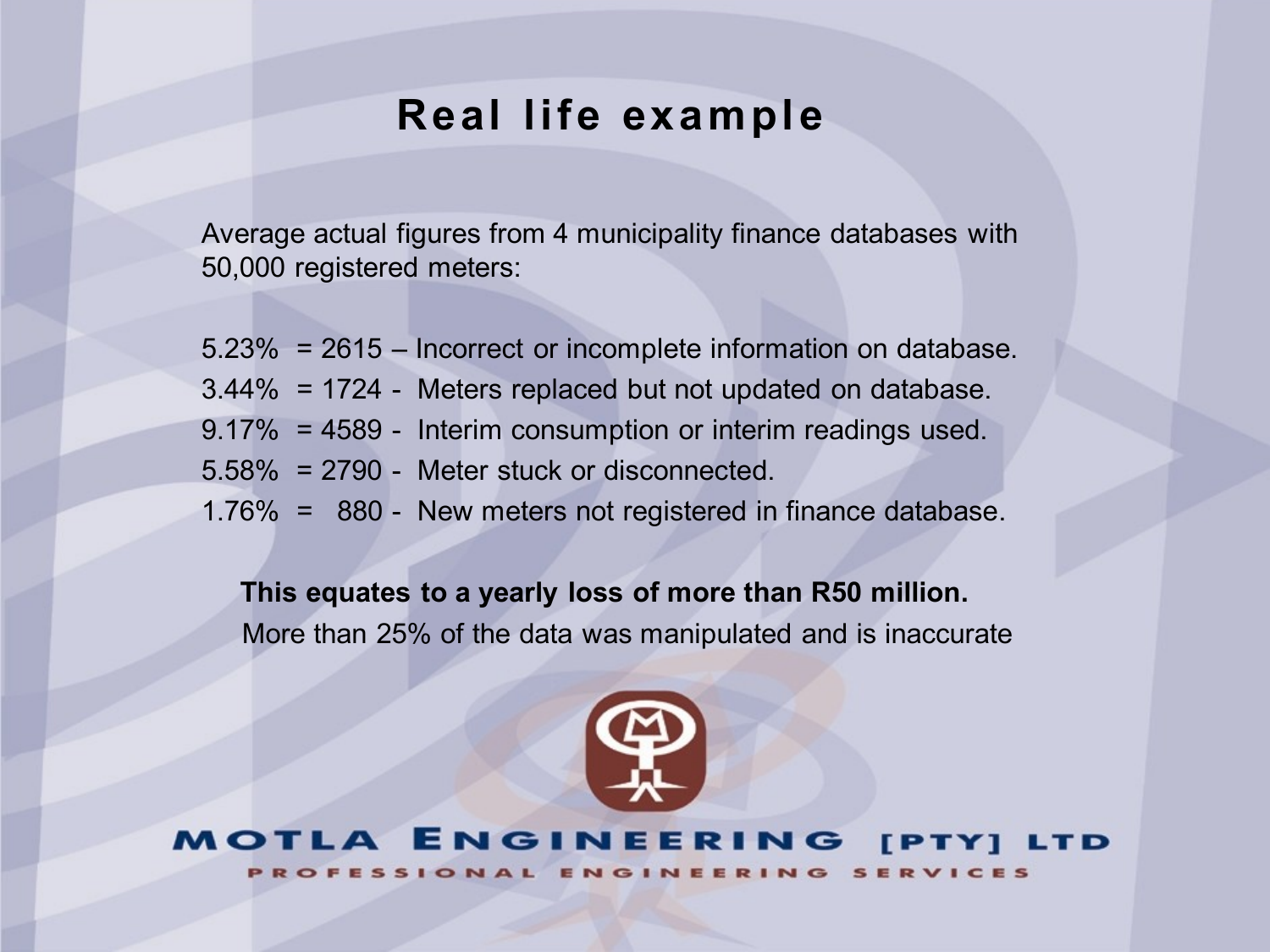# **Step 1 : Implement Policies and Train Staff.**

- •Create a Revenue Management Department
- •Define your targets and plan to get to these targets
- •Define your plan in terms of achievable goals
- •Define policies
- •Train staff on all levels from management to labourers
- •Implement suitable software. Change software if necessary.



#### ENGINEERING ТD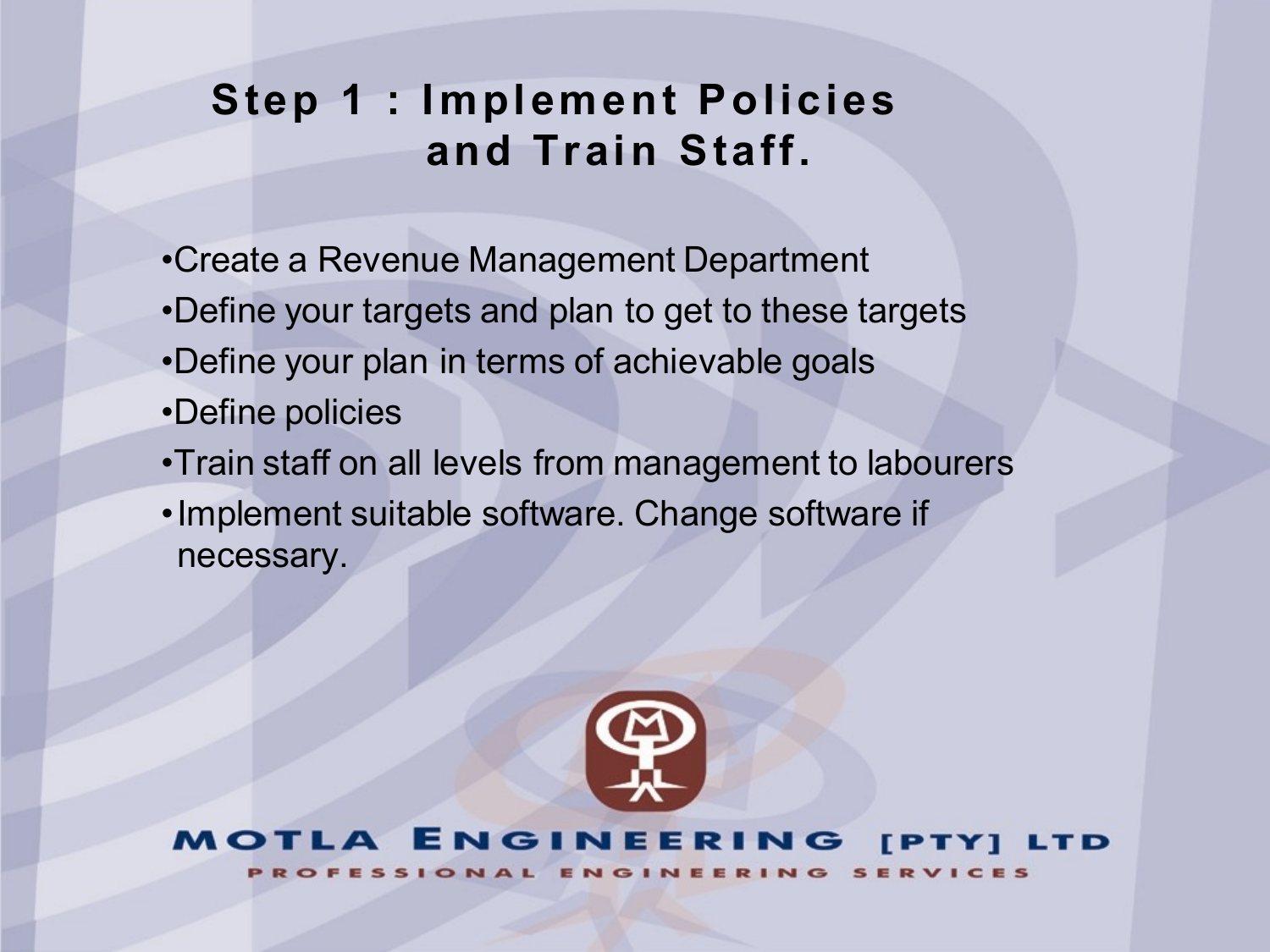# **Step 2: Audit your finance database**

- Perform field audit of all meters
	- Correct and complete address Information
	- Meter number, size, manufacturer, reading and tariff applied.
	- Meter types domestic / bulk.
	- Other meters on stand.
	- GPS location of meter.
	- Registrar and town planning records on stand.
	- New developments
- Apply audit to database
- Link to GIS system



#### **ENGINEERING FPTY1** LTD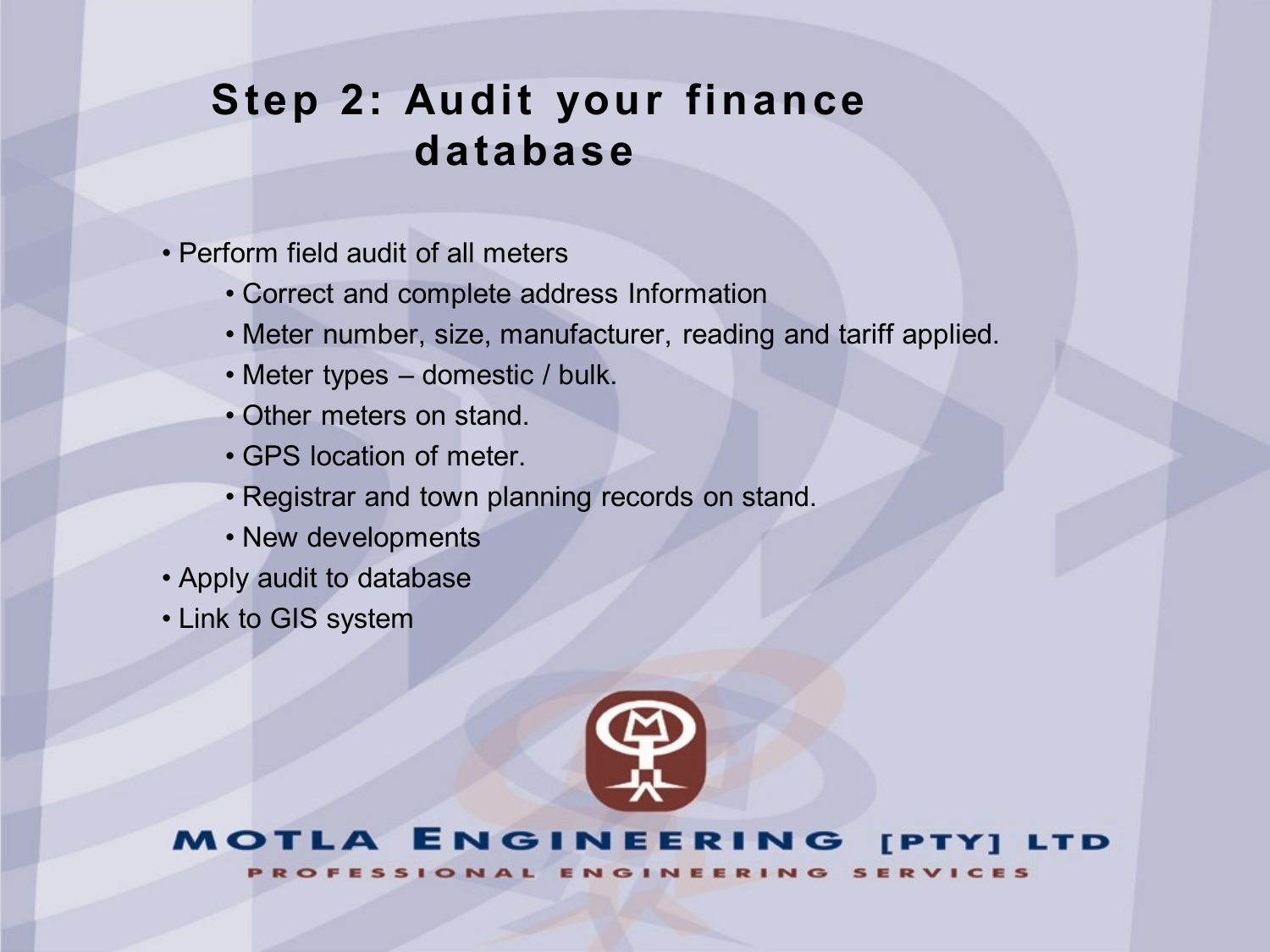*Technology 1: GIS – Location of the meter*

•Using GPS coordinates for each meter

- •Keep coordinates in the database
- •Meter reader can always find the meter
- •Reading can only be captured at location
- •Maintenance teams can find the correct meter to replace.
- •Meter location can be viewed on Google earth
- •Link maintenance or reading vehicle tracking with GPS point







GPSRead3.jpg

ItrackOgies.jpg

ItrackPhola.jpg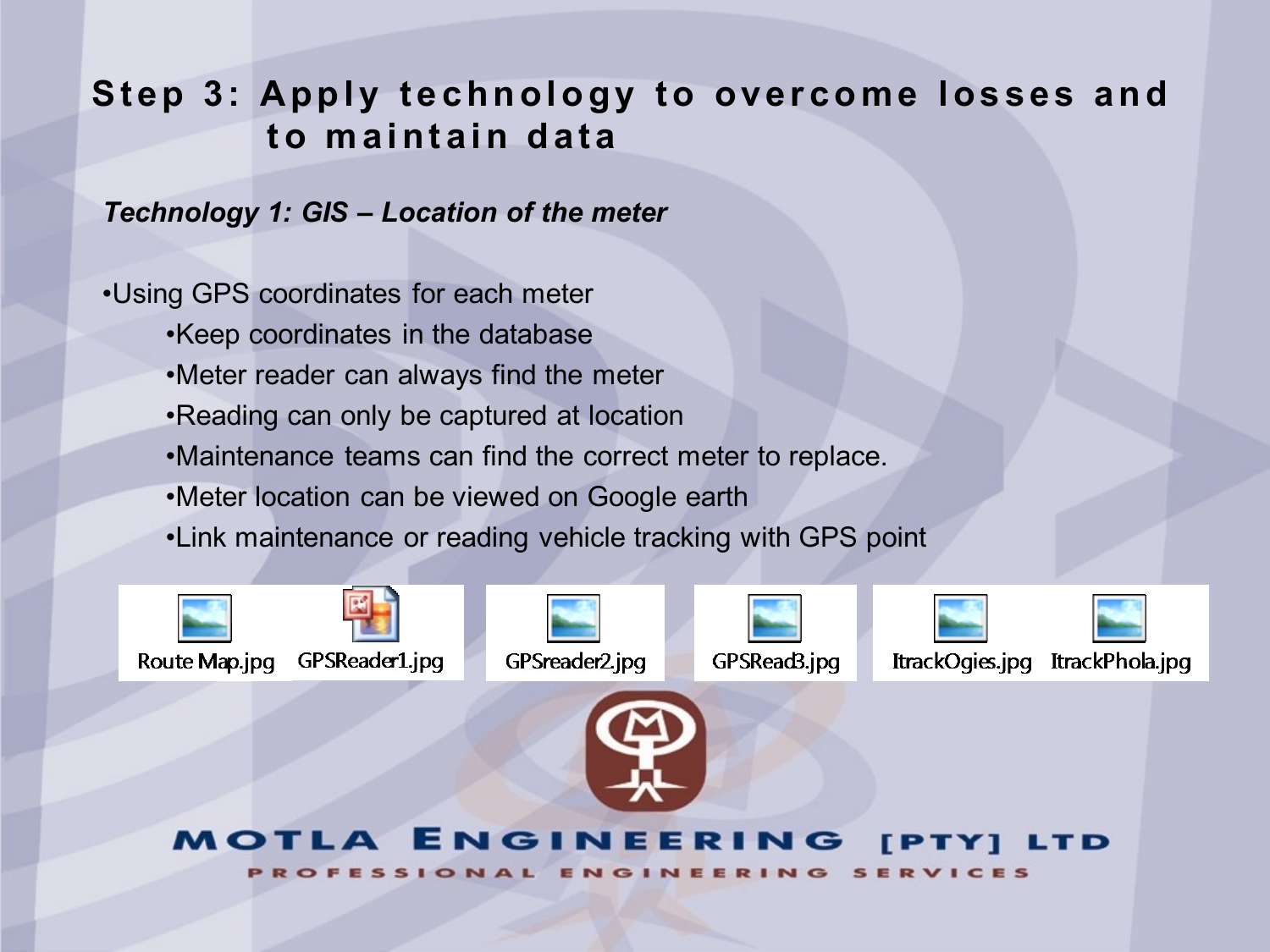## *Technology 2: RFID Tags – Identify the meter accurately*

Install RFID tags on all meters

- Permanent fixture even when meter is removed
- Write full history on tag
	- Meter no, Address, Installation date & time, name, size, type etc.
- Update tag monthly
	- Monthly reading, date & time, company, reader name etc.
- Update with audit history
	- Write auditor name, date & time, reading etc.
- Tag can be read from 3 meters distance or closer if meters are in a cluster.
- Ensures database integrity



#### A ENGINEERING **TPT**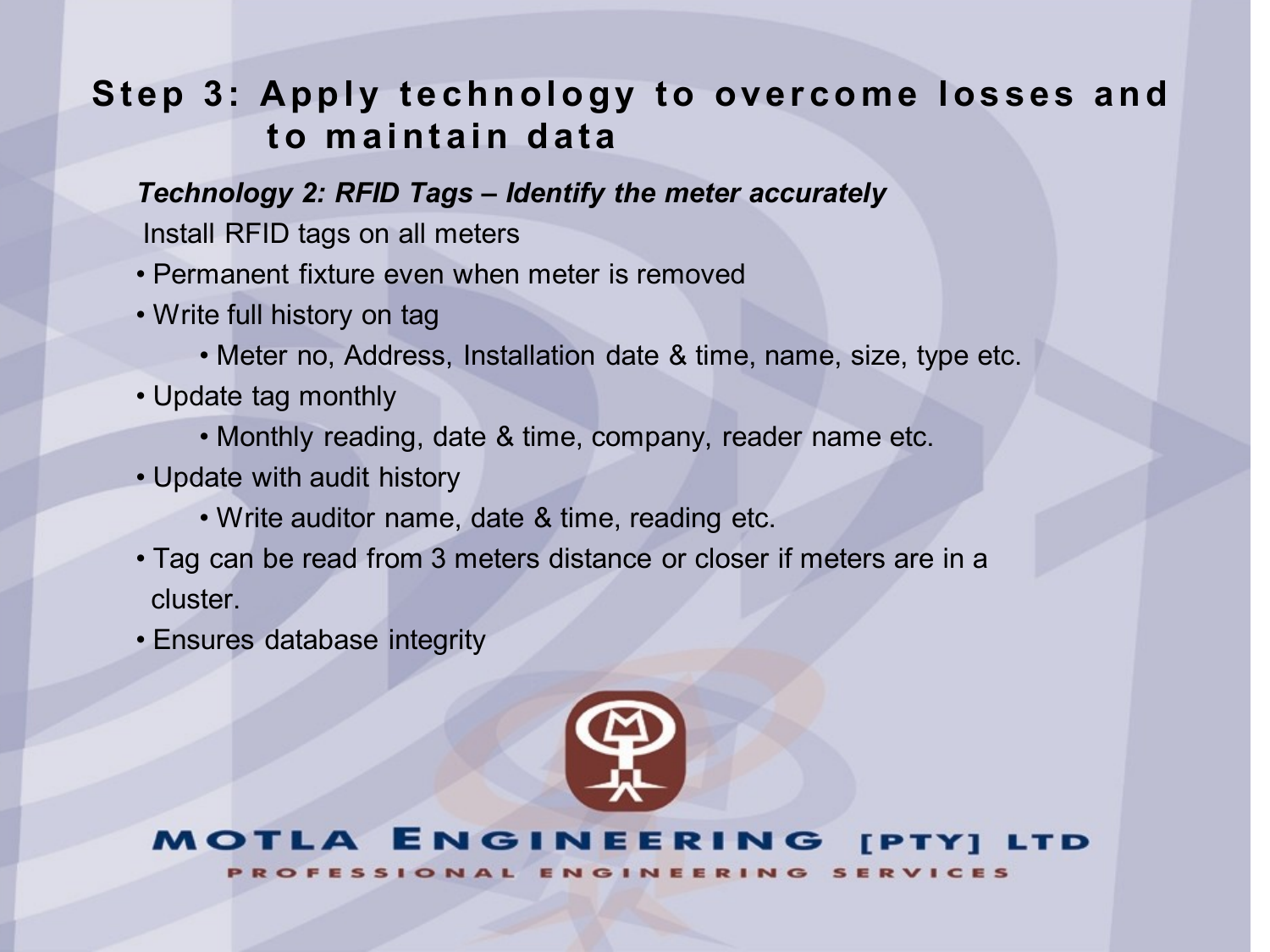## *Technology 3: Work Flow Systems -* **Less human intervention = More reliability**

- Take the human factor out of the equation to a large extent.
- All work instructions traceable and therefore better manageable.
- Communication between departments guaranteed
- No work can be left undone.
- Access can be limited and therefore accountability can be given.
- Central management of data and instructions can be achieved.
- Electronic works orders (no paper)
	- Works order on handheld with GPS & RFID capabilities
	- Read meter data and shed data from old meter.
	- Installed meter data read from RFID tag after installation
	- Write old meter data onto new meter
	- Only readings to be captured by human



#### ET NGIN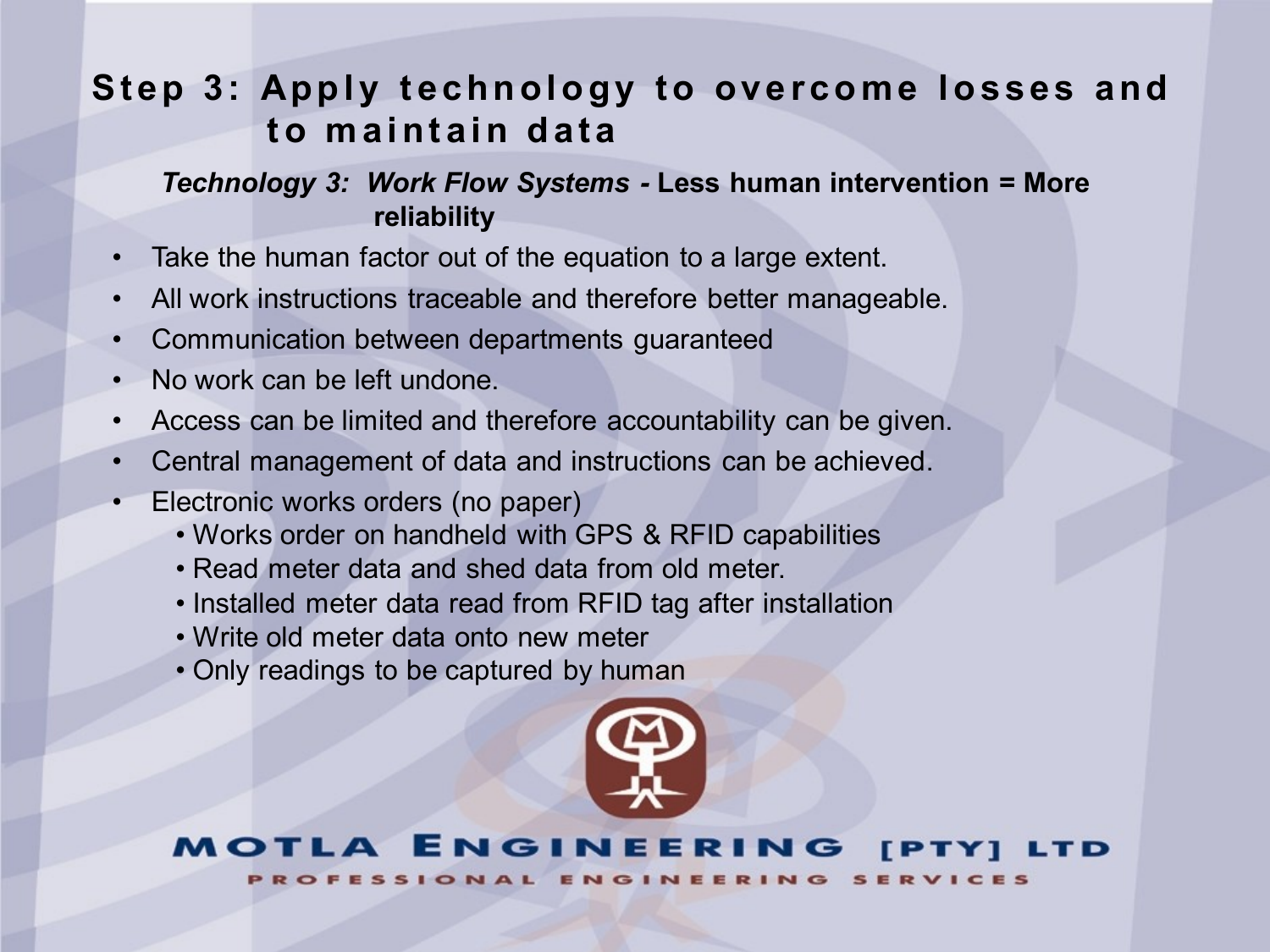#### *Technology 4: Integrity Assurance Systems*

- Implement truly identifiable seals with electronic identification capability such as bar-codes.
- Seals must have unique numbers and the issuing thereof must be captured on the system. This way the responsible person can be identified.
- Meter readers can seal meter boxes every month and scan the seal details onto the database to be checked again next month.
- All seals can be electronically scanned monthly and any changes will either red flag a change to the data or tampering, then triggering an audit.

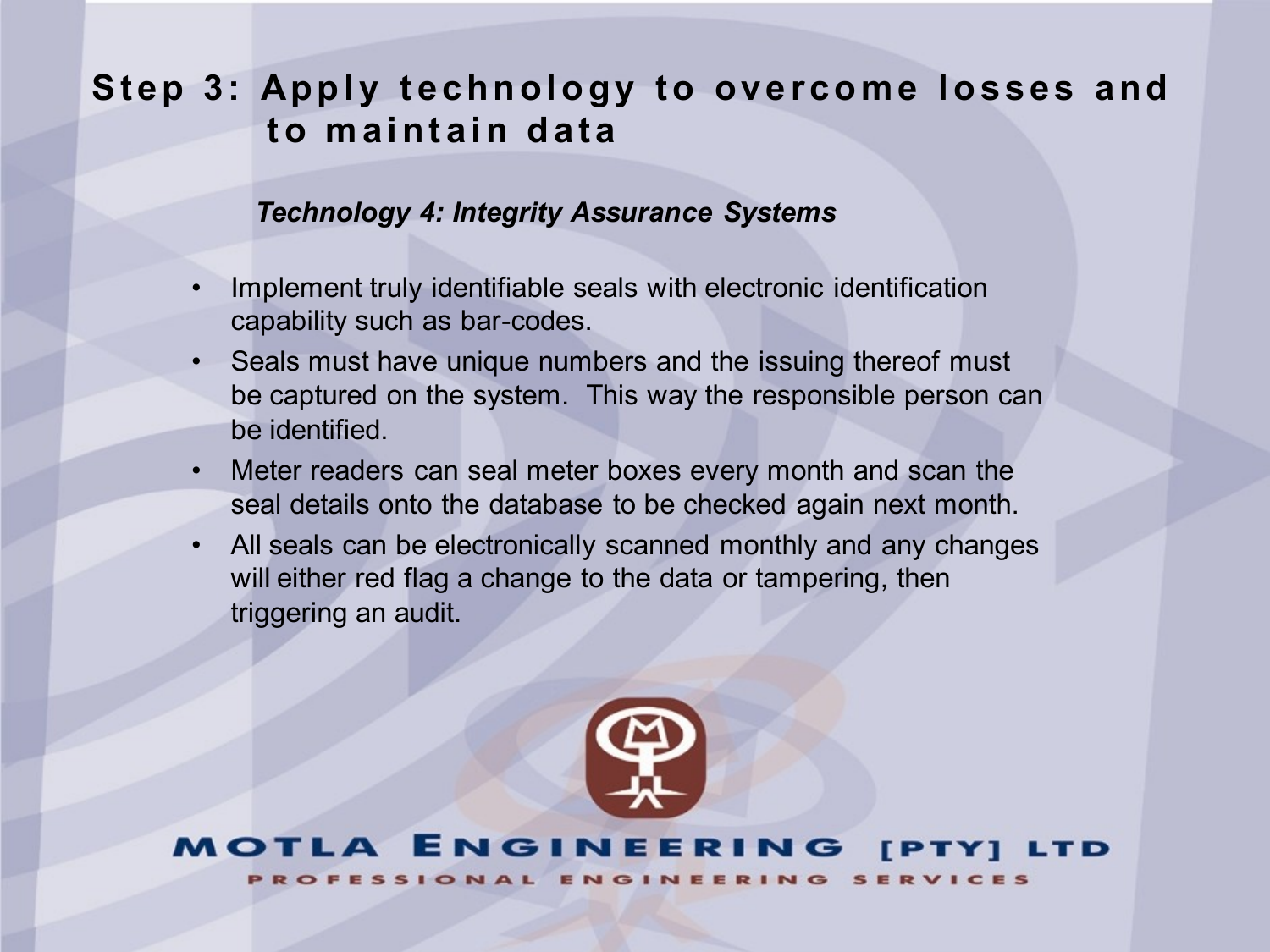## *Technology 5: Internet - Public Participation*

•Provide meter and billing history services online

- Enable consumer to enquire into reading history on the web
- Enable the consumer to check his meter data and suggest corrections
- Submit readings on the web.
- Submit readings over sms service.
- Purchase Pre-paid electricity with an sms.
- Log meter problems on the web and through sms.
- Get access to readings schedules and information.
- Educate consumer to take responsibility.



#### NGINEEI EТ TD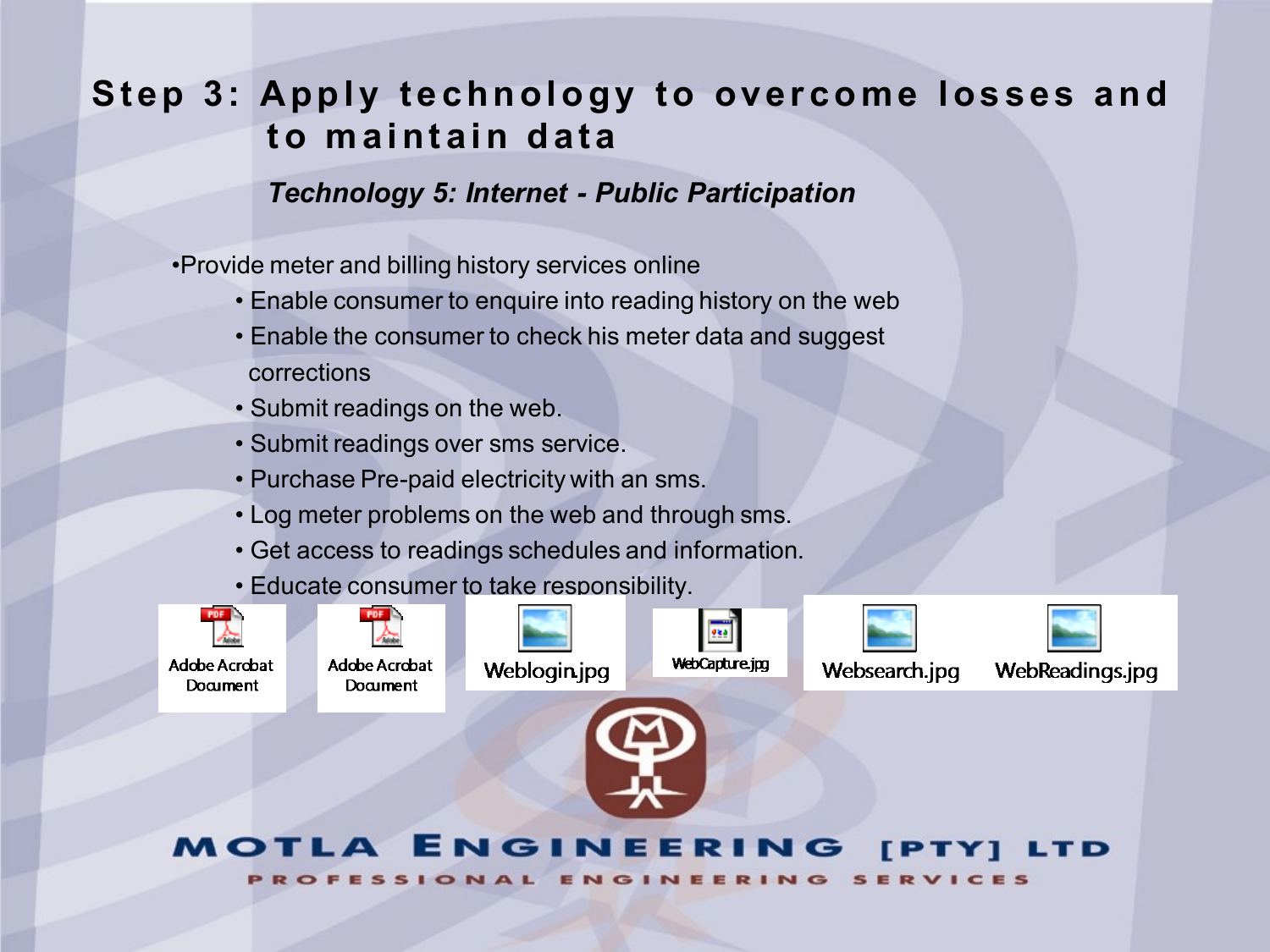# **High return on Investment**

Cost to income recovery relationship is very high

- Cost is relatively low and can be budgeted over an extended period
- Non technical losses minimised
- Long term solution with relative short term investment
- Customer satisfaction and trust



#### **ENGINEERING**  $\mathbf{A}$ **[PTY] LTD**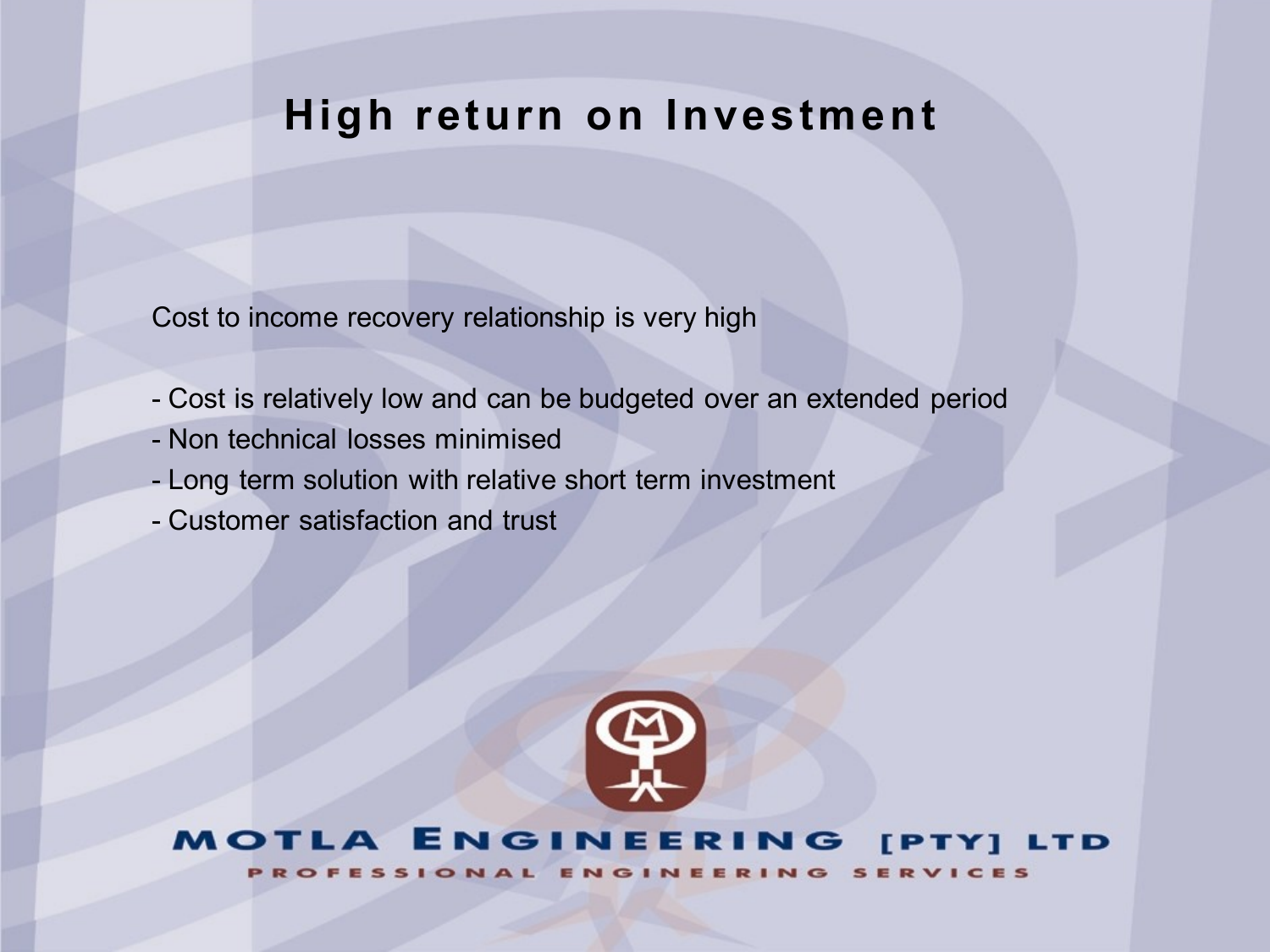# **Summary**

- Councils do not realize the extent of the problem
- All finance databases needs to be audited.
- Budget cannot be used as an excuse
- Adopting this strategy guarantees recovery in the long term
- Many other advantages such as:
	- improved technical loss management
	- improved communication with consumers
	- improved maintenance management
	- improved productivity
	- reduced stock levels
	- pro-active maintenance now possible
- Customer satisfaction
- *INCREASED REVENUE*



#### ENGINEERING **FPTY1** LTD